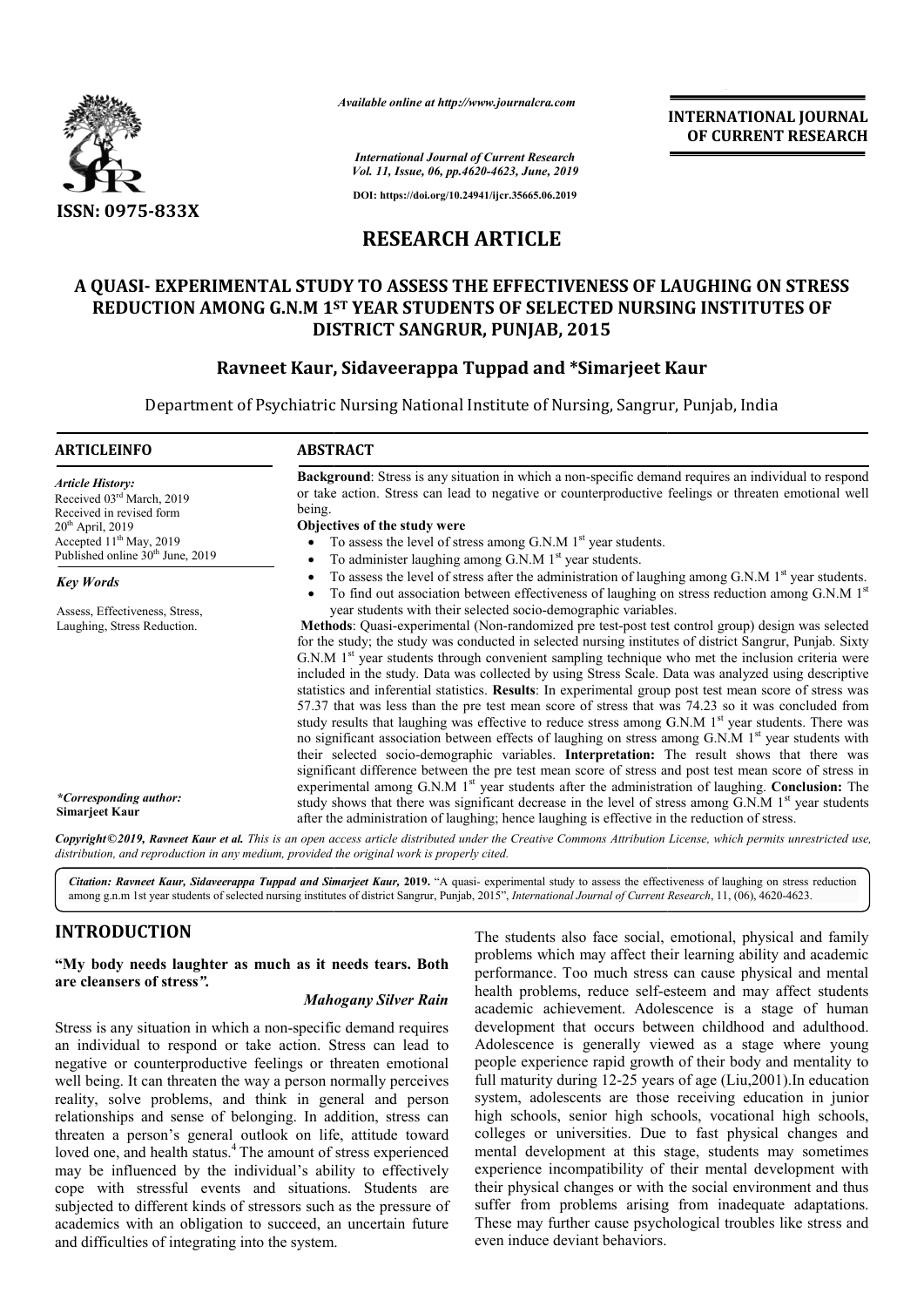**Anne Marie Thew (2008)** conducted a study to measure levels of stress in first year student nurses using a quantitative approach and the results shown that there were four main stress related factors including clinical learning environment, academic stress, and stress among nursing diploma students and stress due to interpersonal relationships. The clinical learning experience was identified by several students as a major source of stress. Laughing is the simplest, easiest and cheapest way to manage day to day life stress. A smiling face can lighten up others sad face, a caring heart can stop others cry, but only a laugh can reduce his own stress. The economic way to put off all the stress is through relaxation and the best way for a healthy relaxation is through laugh. Laughing is an excellent way to reduce stress in our lives, and can help you to cope with and survive a stressful life style.

#### **Need of the study**

Modern life is full of stress and this can cause lot of problems in life. The student's life is full of stress too. This stress cause lots of problems in the students with the result they feel over burden of studies, sometimes they do not get proper support and love from parents. Their parent put unnecessary pressure upon them related to their studies. Therefore, to overcome stress laughing can be practices as it brings life in a steady position.

**American Medical Association (2008)** studies have shown that the stress is experienced by all the individuals in various periods of life, nursing students also experience stress related to new living environment, life style, health, academic performance, competition, career selection, and relationships with peer group, high expectations from parents etc.

Patty Pits (2008) concluded from his study that tension and pressure as the frequent comparison of nursing students. The study was conducted in America on the stress level of health professionals and has ranked the nursing students at the top second. All students respond differently to these stressors according to their age, sex, personality, family, social status. Some are unable to cope with theses stressors and inadequate coping leads to anxiety, withdrawal, frustration, aggression, lack of motivation ,low self esteem, physical illnesses and poor coping skills such as drug use and alcohol abuse. While reviewing the research studies regarding stress among nursing students, it has been identified that there are number of students who are having stress and anxiety .So there is need to implement laughing on the students to reduce the level of stress and make their life free from stress, tension and worries.

**Statement of the problem:** A quasi-experimental study to assess the effectiveness of laughing on stress reduction among G.N.M  $1<sup>st</sup>$  Year students of selected nursing institutes of district Sangrur, Punjab, 2015.

**Aim of the study:** To evaluate the effectiveness of laughing on stress reduction among  $G.N.M$  1<sup>st</sup> year students.

## **Objectives**

- $\bullet$  To assess the level of stress among G.N.M  $1<sup>st</sup>$  year students.
- To administer laughing among  $G.N.M$  1<sup>st</sup> year students.
- To assess the level of stress after the administration of laughing among G.N.M 1<sup>st</sup> year students.

 To find out association between effectiveness of laughing on stress reduction among  $G.N.M$  1<sup>st</sup> year students with selected socio-demographic variables.

#### **Operational definitions**

- **Assess:** To determine the value, significance and extent.
- **Effectiveness:** It is extent to which the stress among G.N.M  $1<sup>st</sup>$  year students will be reduced with the administration of laughing.
- **Stress:** A state of mental or emotional strain or tension resulting from adverse or demanding circumstances.
- **Laughing:** To express certain emotions, especially mirth and delight by a series of spontaneous, usually unarticulated sounds often accompanied by corresponding facial and bodily movements.
- **Stress Reduction:** Stress reduction refers to various strategies that counteract this response and produce a sense of relaxation and tranquility.

## **Hypothesis**

- **H1** There will be significant difference between stress score before and after the administration of laughing.
- **H0** There will be significant association between effects of laughing on stress reduction among  $G.N.M$  1<sup>st</sup> year students with their selected socio-demographic variables.

#### **Scope of the study**

- The result of this study can have great implications in nursing education which can guide student nurses about laughing and its techniques so that they can reduce the stress of daily life.
- This can put emphasis on the importance and need of utilization of different relaxation techniques in daily life to manage stress.
- This can contribute in stress reduction among nurses, patients and their family members.
- This can stimulate further research in the field of utilization of relaxation techniques in stress reduction.

#### **Summary**

This chapter dealt with the statement of the problem, objectives, operational definitions, hypothesis, conceptual framework, and scope of the study. The following chapter deals with the review of related literature.

## **MATERIALS AND METHODS**

This chapter deals with the methodology of the present study which includes research Design, research setting, target population sample size, sampling technique, inclusion criteria and exclusion criteria, socio-demographic variables, development of tool, description of tool, criterion measure, content Validity, ethical consideration, pilot study, reliability of tool data collection procedure and plan of data analysis.

**Setting:** The study was conducted at selected nursing institutes of district Sangrur, Punjab.

**Population:** Population is the total number of people who meet the criteria that the researcher has established for the study, from whom subjects will be selected and to whom the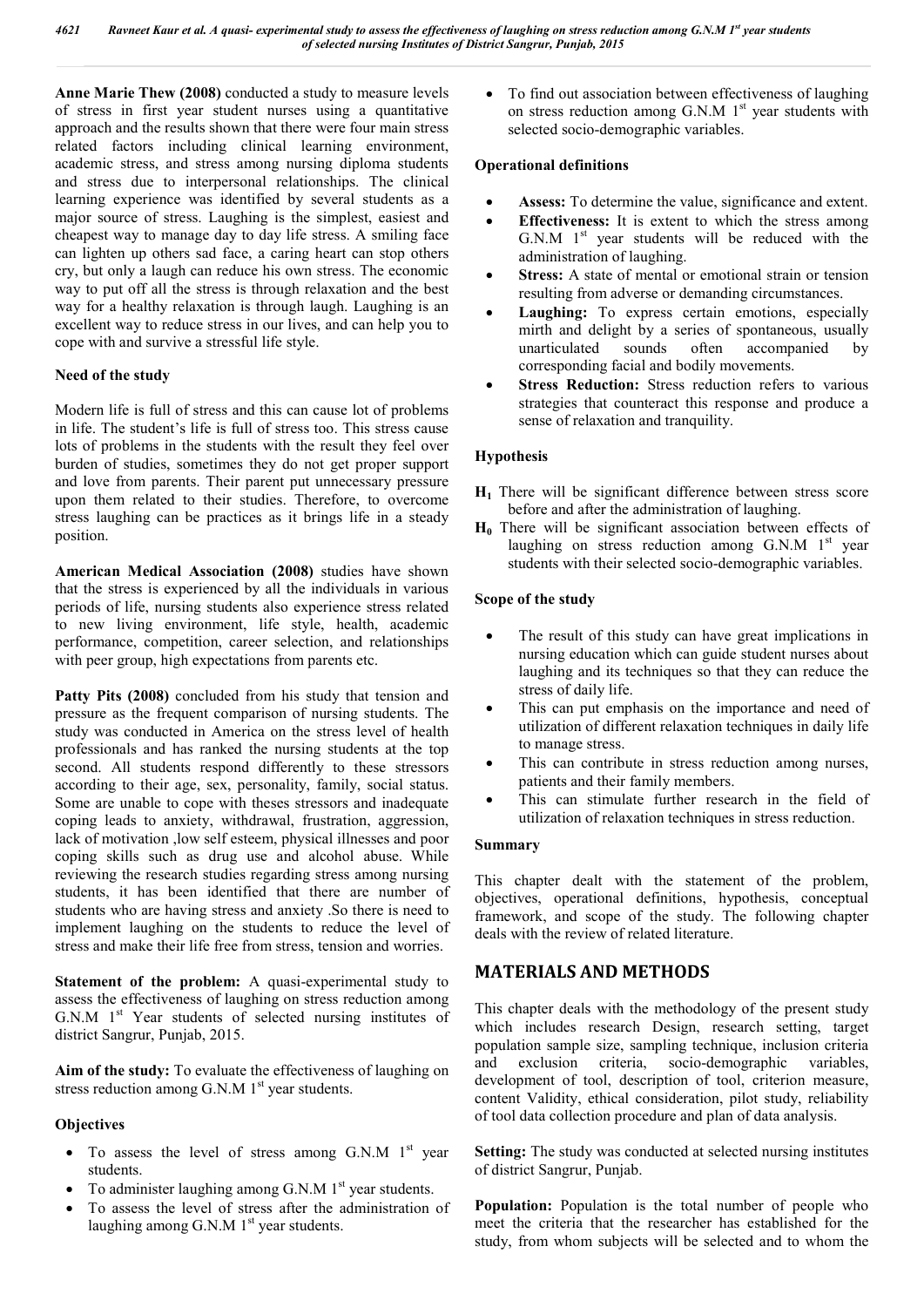findings will be generalized (Polit, 1999).The population in this study includes Life Guard Institute of Nursing and National Institute of Nursing, Sangrur, Punjab.

**Sample and sampling Technique:** Sample is the subject of the units that comprise the population (Polit, 1999). Sampling is a process of selecting a subset of the population to obtain data regarding the problem (Polit, 1999). Convenient sampling technique was used to collect the data. The sample in the study consisted of sixty  $G.N.M$  1<sup>st</sup> Year students.

**Inclusion Criteria:** Students who were willing to participate in research study and having mild, moderate stress.

**Exclusion Criteria:** Those were not present at the time of data collection and having severe stress.

**Development of the Tool:** The following steps were adopted in the development of the tool:

- Review of literature
- Discussion with experts
- Construction of tool
- Content validity
- Reliability

*Construction of Tool:* The tool was developed based on the review of literature and discussion with experts. It comprised of two parts:-Socio-demographic variables with 6 items and stress scale consists of 20 items.

*Content validity:* Content validity is refers to the extent to which an instrument measures what it is supposed to measure (Polit, 1999).The tool along with stress scale was submitted to experts to establish the content validity. The experts were requested to verify the items for their relevance, accuracy, and appropriateness. There was 100% agreement on almost all items, but suggestions were given to modify a few items. Based on the suggestions given by experts modification was done in the tool.

*Establishing reliability of the tool:* Reliability is the degree of consistency that the instrument or procedure demonstrates. Reliability of the tool was carried out among 06 G.N.M  $1<sup>st</sup>$ year students from multipurpose health worker female training school, Sangrur. Split half technique was used to estimate the reliability of the stress scale. Karl's Pearson co-efficient of corelation and Spearman brown prophecy formula was used to determine the reliability. The value obtained was 0.85.Hence the tool is considered reliable.

*Description of the final tool:* The final tool consisted of the following two parts:

**Tool-I**: Socio-Demographic Variables.

**Tool-II**: Stress scale consists of 20 items to assess the level of stress among  $G.N.M$  1<sup>st</sup> Year students. Five points rating scale was used to assess the stress among students.

**Development of Stress Scale:** Stress Scale was developed based on the review of literature. The steps adopted in the development of structured teaching programme were:

- Preparation of first draft of Stress Scale
- Editing
- Preparation of final draft of Stress Scale.

## **The objectives of the pilot study were:**

- To find out how much time is needed to assess level of stress for one student.
- To identify whether the subjects understood statements of stress scale.
- To refine the tool.

Prior to the pilot study, permission was obtained from the concerned authority. The purpose of the pilot study was explained to the subjects prior to the study, to obtain their cooperation, an informed consent was taken from all the participants. After obtaining the consent, stress scale was administered to the students. Each participant took about 20 minutes to complete the stress scale. After that laughing was administered to the students and after 1 week again stress level was assessed in the students. The study was found to be feasible and practicable. No modification was made in the tool after the pilot study. Data analysis was done by using descriptive and inferential statistics.

**Data collection process:** A formal written permission was obtained from the Principals of selected nursing colleges of district Sangrur. Data was collected in the first week of February, 2015.The investigator personally visited the nursing colleges and introduced herself to the principal and explained the purpose of the study. Prior to data collection, the investigator familiarized her with students and explained them the purpose of the study. She requested the participants' full cooperation and assured them confidentiality of their response. An informed consent was obtained from the subjects. The investigator was motivated throughout the study by the cooperation of the subjects and their positive response. The subjects were very cooperative and showed much interest in the study. The investigator was satisfied and happy with the cooperation, interest and appreciated from others. The data collected was compiled for data analysis.

**Plan for data analysis:** Data was planned to be analyzed on the basis of objectives and hypothesis.

- Demographic variables were analyzed in terms of frequency and percentage and presented in the form of tables and figures.
- The stress level was assessed in frequency and percentage and standard deviation and presented in the form of tables and figures.
- The association between knowledge and selected variables were analyzed by t test and Chi Square test.

**Organization of findings:** The data is analyzed and presented under the following headings.

**Section III:** Association between effectiveness of laughing on stress reduction among  $G.N.M$  1st year students with their selected Socio- demographic variables.

# **RESULTS**

The mean pre test level of stress in experimental group was 74.23 and the mean post test level of stress in experimental group was 57.37 that shown the laughing is effective to reduce the stress among  $G.N.M$  1<sup>st</sup> year students.